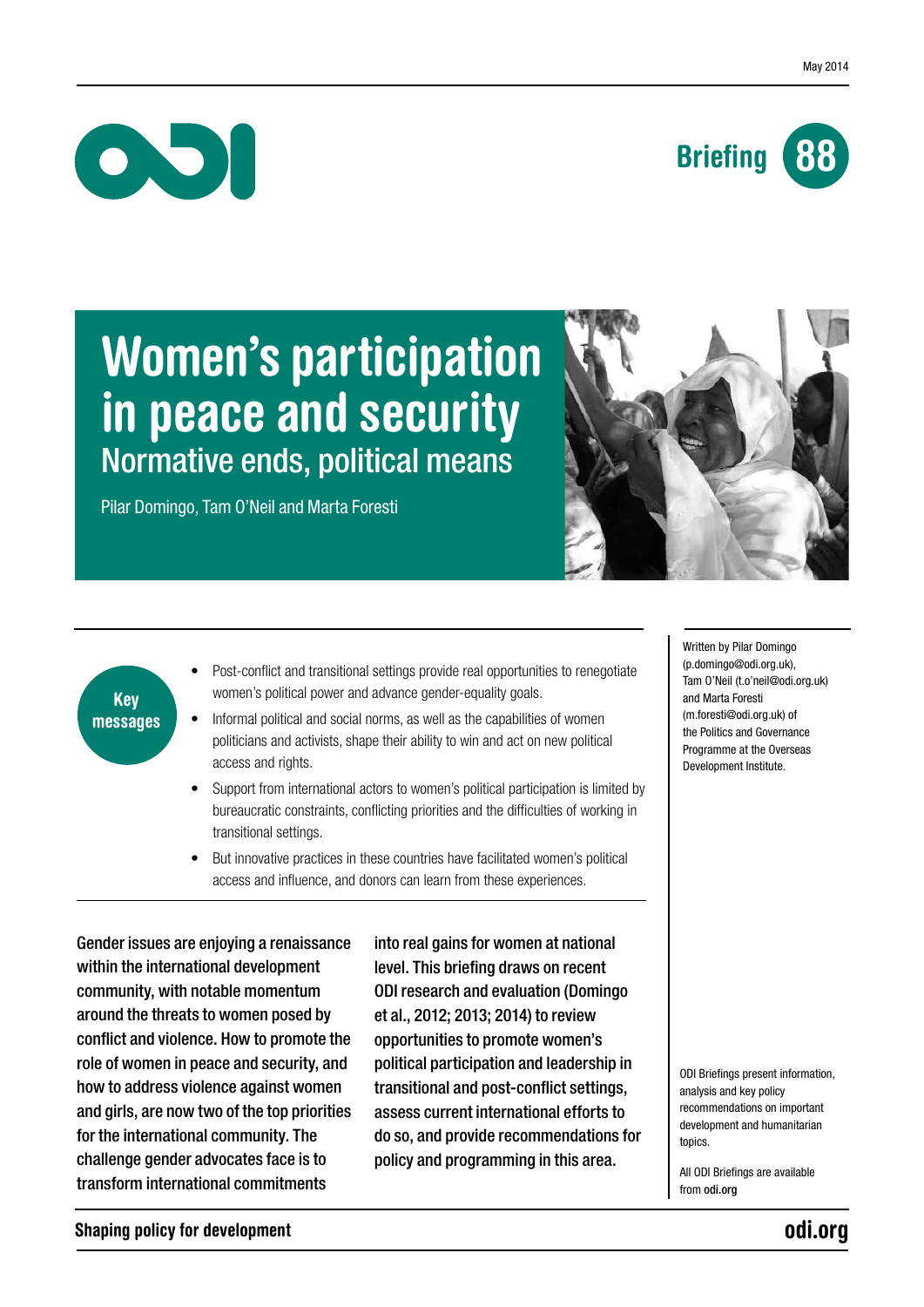## Background: why gender and politics matter for peace and security

Women's participation in peace and security has become more prominent in international debate in recent years. There is no one reason for this growing interest. The prioritisation of conflict-affected countries by international actors has re-focused attention on the role and rights of women in such contexts, even if 'hard' security concerns still dominate. Sustained advocacy by the global women's movement has resulted in UN Security Council Resolutions (UNSCR) on women, peace and security, with six more resolutions joining the landmark UNSCR 1325 (2000) since 2008.1 More recently, the Arab uprisings have shown the potential role of women in political transition, and their vulnerability when protest turns to violence, as in Egypt and Syria. These have spurred high-level engagement in developed countries on women, peace and security, such as Ministerial campaigns in the UK to end sexual violence in conflict, as well as female genital mutilation/cutting.

International commitments provide the normative basis for women's participation in peace and security: women have a right to participate on equal terms in political, civic and family life, including in conflict-affected countries. But women can only exercise this right in practice if they can alter the gender hierarchies that deny them power and choice. This normative objective is highly political and controversial, and aid agencies have a poor track record in treating gender as a political issue. Feminists have argued that the incorporation of gender into mainstream development has led to sanitised 'development' feminism that is the domain of bureaucrats, consultants and donordriven NGOs rather than grassroots and trans-national feminist movements. They claim this has crowded out the views and needs of women in the global South, with technocratic mainstreaming and sound-bites leaving patriarchal gender relations intact (Arnfeld, 2001; Eyben, 2008; Harcourt, 2010).

Broader trends in development may help international actors avoid these shortcomings in their support for women's participation in peace and security. There is, for example, growing consensus that development is a political as well as technical endeavour and that all sectors must

understand the political economy of gender relationships, how local institutions actually work and the obstacles to reform. This creates an opening for gender advocates to spell out the political causes of women's exclusion and the need to tackle gendered institutions and power asymmetries so women can participate in a meaningful way.

The past decade has seen much research on how social and political change happens, and on what enables meaningful political participation for women in particular, and including in transitional settings (see Cornwall and Goetz, 2005; Gaventa and Barrett, 2010; Unsworth, 2010; Castillejo, 2011; Booth, 2012; Pathways, 2012). This evidence base contains guidance for development agencies on how to nurture the conditions for women's political participation and leadership. This includes the importance of home-grown women's organisations, informal relationships and alliances, local interests and incentives, and of women having actual influence, not just formal access (Box 1).

## Post-conflict and transition: critical moments for women's political participation

There are few moments in a country's history when the formal rules of the political game can be rewritten, but post-conflict peace processes and other political transitions can be such moments. These periods of intense negotiation can offer a rare opportunity for women's groups and gender advocates to contest gender and other power hierarchies, advance women's rights and, notably, increase the odds that women will influence political decision-making in the future. There is a growing, if uneven, body of evidence on the nature and challenges of these opportunities (see Tripp, 2012; UN Women, 2012; Domingo et al., 2013 and 2014; OECD-DAC, 2013; Castillejo, 2013).

## Renegotiating the formal political settlement and institutions

Post-conflict transitions present a number of opportunities to renegotiate the formal political settlement. Peace negotiations and agreements are opportunities, as are

## Box 1: Making women's political participation meaningful: key lessons on how change happens

- **•** Access matters, but women need presence and influence to shape the political agenda. Leadership requires the ability to bring a constituency along.
- **•** Clientelist and personalist politics, and the nature of political parties and competition, often obstruct women's presence and influence despite formal claims to access.
- **•** Social and political change is incremental and depends on the interests and incentives of local actors, and whether they can work collectively to reform institutions. Informal institutions and relationships are as important as formal ones.
- **•** A vibrant women's movement is critical to get women's interests on the table and to sustain pressure on governments to implement formal commitments. But women and gender advocates must engage and ally with decision-makers and decision-making processes if they are to influence elite bargains and new institutional arrangements.

<sup>1</sup> These are UNSCR 1820 (2008) and UNSCR 1888 (2009) on conflict-related sexual violence, UNSCR 1889 (2009) on obstacles to women's political participation, UNSCR 1960 (2010) on sexual violence in conflict, and UNSCR 2016 and 2122 (2013) on implementation of previous resolutions.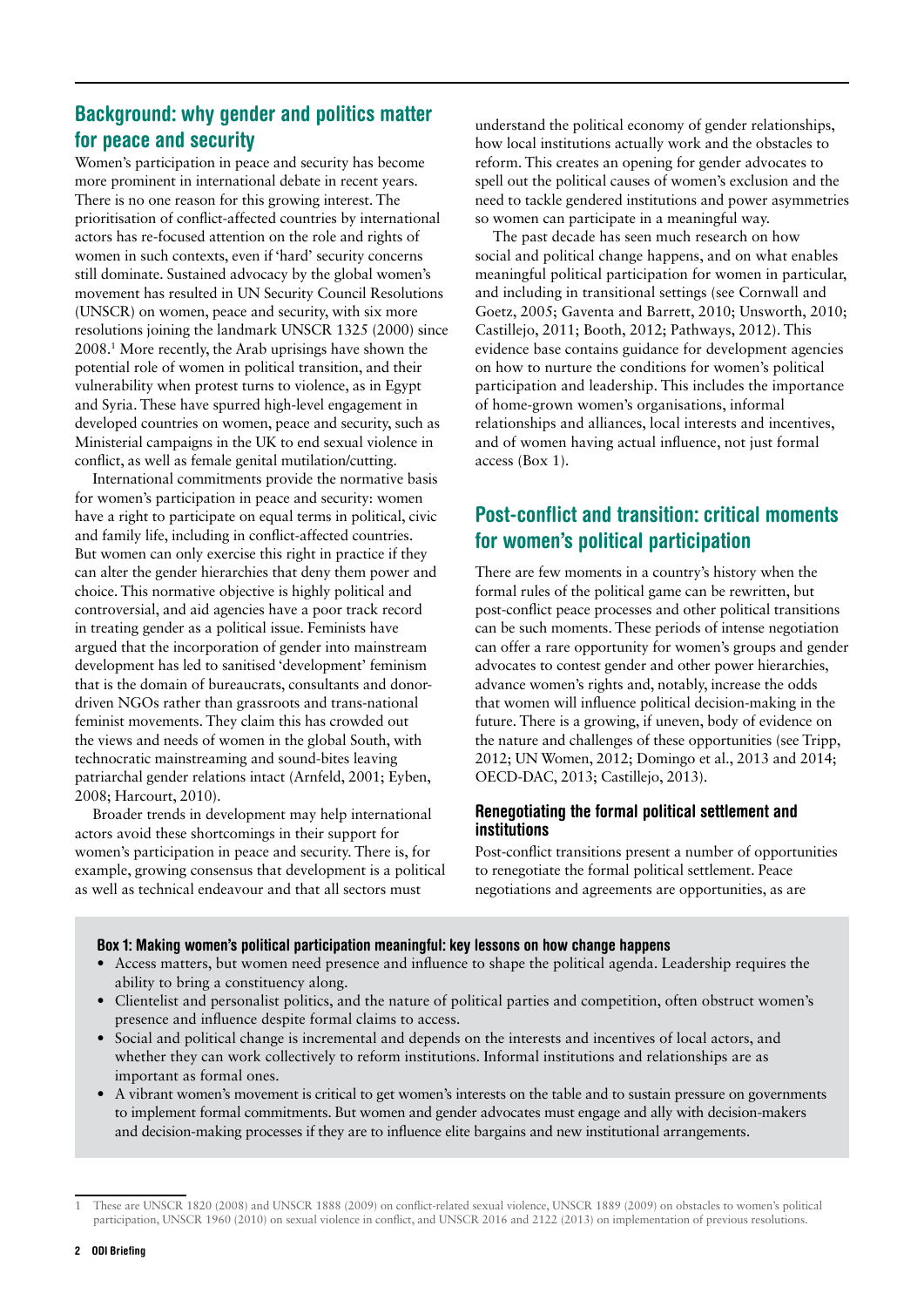constitutional reform processes, which aim to establish a new bargain between elites, and between elites and citizens, about the rules of future political, social and economic engagement. Since UNSCR 1325 (2000), peace agreements are more likely to refer to gender equality, even if most still do not (Bell and O'Rourke, 2010). While often declaratory, such statements matter, giving gender advocates leverage during subsequent political processes, including constitutional negotiations.

New constitutions overlay the existing political culture, social rules and legacies of conflict. Not surprisingly, therefore, the gap between provisions and realities is marked in a new political regime. Even so, gender equality and non-discrimination provisions and the recognition of women's rights, including the right to participate in public life and office, provide a legal platform for women's lobbies.

## Women's participation in post-conflict politics

Constitutional gains are important, but women and gender advocates must be active and effective in postconflict politics if they are to influence gender relations and outcomes. At a minimum, this requires women to have access to public decision-making. There is a high correlation between recent post-conflict political transitions and measures that led to high numbers of women political representatives, as in Bolivia, Burundi and, most markedly, in Rwanda (Tripp, 2012).

Quotas, in particular, have increased the number of women in formal political institutions, including legislatures, political parties, local government and community forums. However, their presence does not mean influence. Many women politicians are side-lined, often because the legislature itself lacks real power and women Ministers are given token portfolios. The route women take into politics seems to shape their subsequent credibility and room for manoeuvre, and this relates not just to quotas but also to party and electoral systems (Cornwall and Goetz, 2005) (see Box 2 on Burundi). Despite such politicalinstitutional constraints, there is evidence that the presence of women increases the likelihood of gender-sensitive policies (UN Women, 2011).

## Women must work with political realities

Women must be effective politicians and political entrepreneurs if they are to advance gender objectives. In transitional settings, this often means being able to work within clientelist, executive-dominant political systems, populated by personalised political parties, and where formal rules rarely dictate political outcomes. In short, women must gain access to, and influence in, the *real*  decision-making processes, or they must have leverage over or alliances with those who are already in these forums. This is an even more onerous proposition in settings where legacies of conflict, precarious peace and institutional fragility create competing interests.

A record number of serving women Presidents and Prime Ministers, including the first three in sub-Saharan Africa (Joyce Banda in Malawi, Ellen Johnson Sirleaf in

Liberia and Catherine Samba-Penza in the Central African Republic), signals changing attitudes, but women still face entrenched sexism in politics, often reinforced by discriminatory customary norms. We also know that women with influence may not always advance gender objectives: they may fear violent backlash, be co-opted or simply have another agenda. Women are not a homogenous group, and essentialist narratives of women and their interests should be avoided. Gender interests that arise from women's common experience of gendered institutions and roles may well unite bitter opponents; they even provided common ground for women from the African National Congress (ANC) and the apartheid regime in South Africa's post-transition constitutional process. But identities and interests based on class, race, religion and ideology often dominate and divide women, and are heightened by conflicts.

In reality, beyond some common threads, socio-political conditions and conflict (and post-conflict) histories vary widely between countries.

### Women's movements and activism in political change

Women's movements and activism play a critical role in challenging gender inequality and contesting exclusionary political settlements, given the tenuous position and limited power of women within government itself. The evidence is clear that sustained pressure and influence on decision-makers by women outside government – through informal relationships and alliances, and through popular protest – has been vital in transitional contexts. While the formal presence of women in peace negotiations remains negligible, strategic advocacy and political lobbying by women's movements is known to improve the chances that gender will feature in the eventual peace agreement. The evidence also confirms the importance of women's organisations, often with international support, in negotiating gender provisions in constitutional processes, as seen in Burundi (2005), Colombia (1991) and South Africa (1996). In the latter two countries, activists were pivotal in follow-up work, including through litigation, to give substance to the normative content of new constitutions.

In Colombia, women's organisations have engaged effectively with the Constitutional Court on the situation of internally displaced people, among other issues. This included a landmark ruling in 2008 that established the disproportionate impact of conflict-related violence on women and called for special measures to protect displaced women and meet their need for basic services.

The support of male elites that have some initial interest in promoting women's rights often wanes early in a new regime, and it is sustained advocacy from women's organisations that has driven policy reform and implementation in many countries (e.g. Htun and Weldon, 2012). Women's organisations are also important incubators for women's leadership. As President Joyce Banda's ascent to power shows, they can even cultivate future presidents with activist backgrounds and an ideological commitment to women's rights.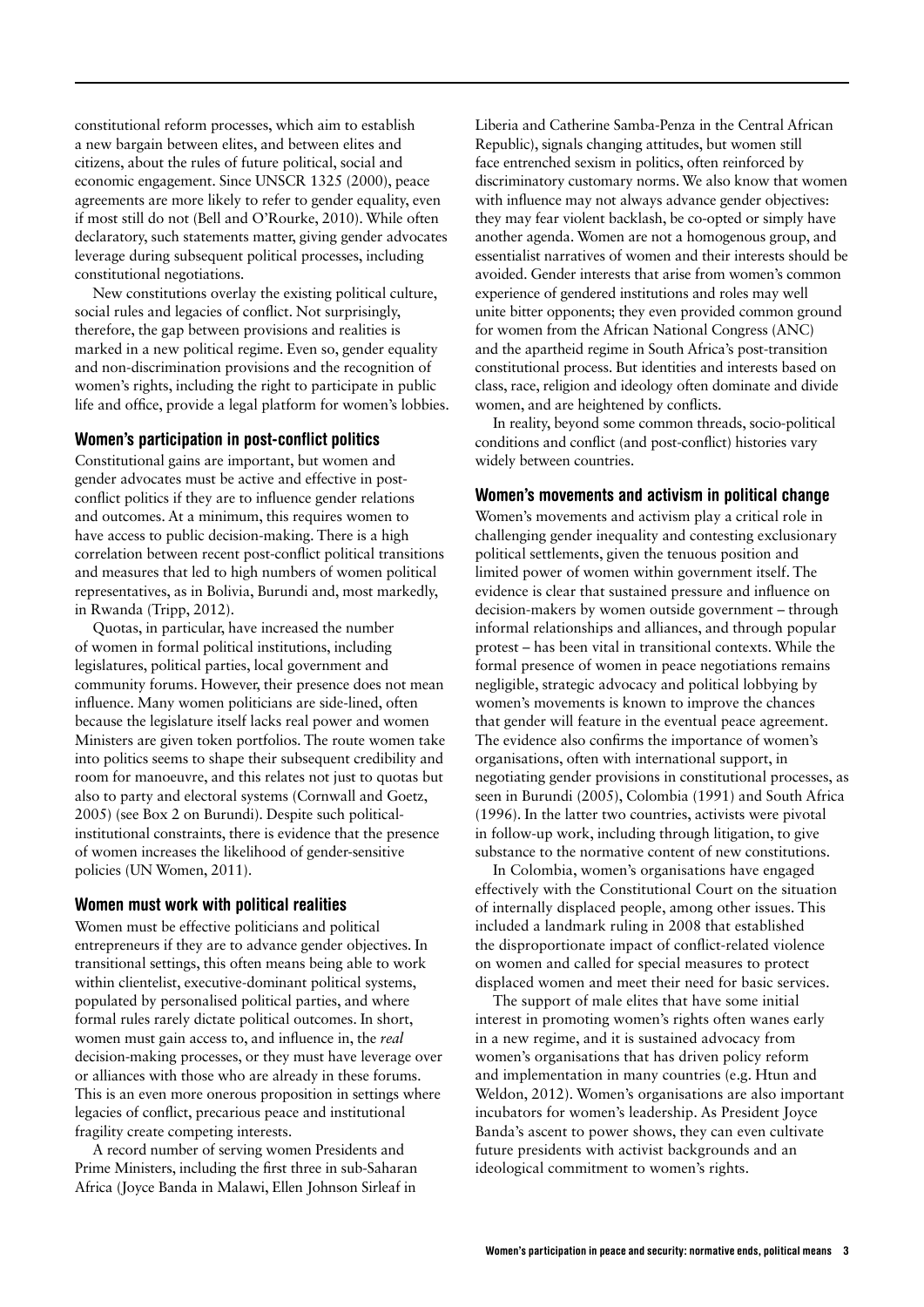#### Box 2: Women's opportunities for political influence in post-conflict Burundi

Burundi's post-conflict constitution (2005) provides for a minimum threshold of 30% of women representatives in the Cabinet, National Assembly and Senate and, since 2009, local government. This quota has been met in the two post-conflict elections and has included the appointment of the first women to act as Vice President and Speaker of Parliament and women holding positions in lead ministries (e.g. justice, commerce, and foreign relations). This was a hard-won victory for Burundi's transnational women's movement and its dogged lobbying for the inclusion of gender concerns and women's rights, first in the peace agreement and then in the constitution. It was also an important victory, given women's historical exclusion from public life in Burundi before the peace accords, when just 5% of representatives were women (Bryne and McCulloch, 2012).

While the visibility of women in public office normalises their political participation, they have found it difficult to influence policy on gender or on other issues. Burundi's political system turns on clientelism: all politicians must obey their patrons and party to keep their position. Women also face patriarchal social norms. Party leadership is a male preserve, with women excluded from the real decision-making forums, which are often informal. Women are discouraged from voicing opinions, and particularly controversial ones. Some women are co-opted by party leaders to meet the quota, rather than being elected (so-called 'flowers'), casting more doubt on their credibility and their primary loyalties. The inability of women MPs to overcome resistance to draft legislation on equal inheritance rights indicates their relative weakness within their parties.

## Donor support to women's political participation

In sum, women must be convincing politicians, activists and lobbyists to participate effectively in political processes in transitional settings. This means not only engaging in the rough and tumble of politics, but also doing so in contexts where informality, connections and patronage have a high premium. For their part, external agencies that wish to support women's political engagement need the staff, programmes and funding mechanisms appropriate to this task.

#### Barriers in development agencies to working politically

Our research finds that international actors who support women's political participation are limited by factors common to bureaucracies – a technical logic, pressure to deliver concrete results and aversion to risk (Rocha Menocal, 2014) – and by the challenges of working in conflict-affected environments.

First, the evaluation of UN Women's peace and security portfolio, for example, found that programming under UNIFEM was often overly ambitious on paper, and out of step with organisational resources (Domingo et al., 2013). Uncertain and short-term funding streams further hampered strategic programming and long-term commitments. For the most part, programmes lacked *explicit* or logical theories of change that set out how inputs would enable women to have more power, choices and influence in practice, given the prevailing political economy conditions. In contrast, effective and implicit theories of change were applied in practice, relying more on individual knowledge and intuition than on institutionalised capabilities.

Second, donor support to women's political participation has aimed to increase their formal rights, get them to vote and get them into political office. Gender advisers seem mindful of structural constraints to women's *effective*  political participation, including the social norms and political culture that deny them access to decision-making roles. In practice, there is more focus on awareness-raising and capacity-building activities (often training) with

women's organisations, machineries or caucuses. What's more, these activities usually take place in isolation from each other and without consideration of the wider political environment, missing opportunities to broker strategic relationships and alliances.

Third, engaging women as decisions-makers *in all aspects of peace and security* – the spirit of UNSCR 1325 – requires collaboration between disciplines and policy areas. The bureaucratic norm of working in siloes within development agencies has meant insufficient cross-thematic engagement, however. For example, work on transitional justice or gender-based violence in Colombia or Haiti, while achieving important results from a justice perspective, remain focused on women as victims, and less on them as agents of change.

Fourth, regardless of formal commitments, donor governments and development agencies have many interests and gender is rarely a priority when security and economic interests are perceived to be at stake, as engagement over the years in Afghanistan demonstrates (Ní Aoláin et al., 2011). This is often reflected in internal (if not explicit) resistances to prioritising genderresponsiveness in practice.

Finally, donor engagement in post-conflict and transitional settings has a short-term orientation, often as a result of the need to react quickly to a crisis. This means that engagement is often framed within overly simple 'either or' dichotomies that are not borne out in reality – such as having to choose between prioritising gender justice *or* peace, institutional reform *or* support to social movements. Such reductionism obscures the opportunities to support women's political empowerment that exist even in the most unfavourable environments.

## Innovative practices in donor engagement on the ground

Despite these constraints, international actors can, and do, help to advance women's political voice and influence in conflict and transition settings. This is often the result of innovative practice of committed country staff with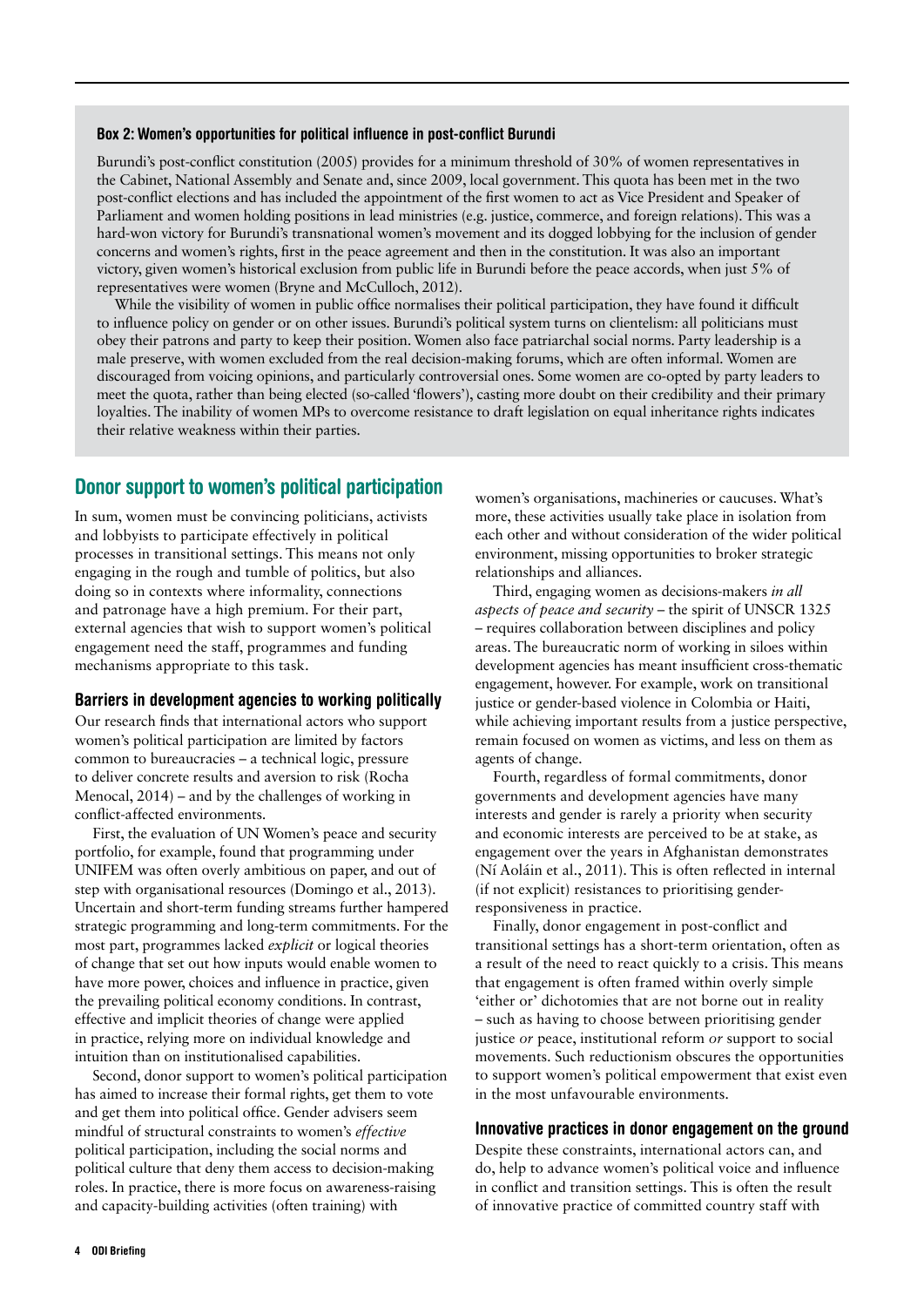#### Box 3: UN Women facilitation of women's participation and influence in Colombia and Kosovo

- International agencies may be well placed to facilitate dialogue between strategic actors, including decisionmakers, in conflict and post-conflict countries. Over time, this can help to build relationships of trust between actors. In Kosovo, UN Women has become a trusted broker, facilitating key relationships between women leaders and gender champions in ways that have shaped policy outcomes in favour of gender equality goals. This has included improved capacity within the Kosovo Police to address women's security needs, and changing attitudes among a range of security actors towards violence against women. In Colombia, UN Women channelled the experiences and inputs of women's movements into the Law on Victims and Land Restitution (2011), resulting in specific wording in the law to reflect women's experience of the conflict, and concrete measures to address this.
- **•** External agencies can also play an important 'accompaniment' role in post-conflict settings, where women may face high levels of risk and retaliatory violence. Women's groups in conflict-affected regions in Colombia report that the support from UN Women provides a safer environment in which they can pursue their advocacy activities or engagement with local authorities that may be hostile.

political experience, connections and in-depth local knowledge. Their approach often focuses on process: spotting strategic actors and finding ways to build their capacity and reinforce the relationships between them (Box 3). However, their activities (and successes) tend to be poorly captured in standardised donor programme documents and log-frames.

Innovative practice seems to depend consistently on three factors. First, advisers and programme managers, both in-country and at headquarters, need political skills to identify key opportunities as they arise and to broker relations among the relevant stakeholders. This includes thinking outside the box and engaging nontraditional partners and allies. For example, collaborative work between UNIFEM and the UN Department of Peacekeeping Operations (DPKO) in 2010 reveals that incentivising military peacekeepers to consult with women on security threats in refugee and other camps is good for women but *also has improved security and safety dividends* as it reduces the risks of sexual-based violence (UNIFEM-DPKO, 2010).

Second, if they are to identify opportunities at country level, staff need not only good knowledge of domestic context but also the ability to use that knowledge effectively. In the case of UN Women, effective recruitment of national experts into senior positions at country level appears to make a difference.

Third, technical skills and thematic expertise matter, but only if they are used to support political processes that are domestically driven and owned, rather than to promote external agendas.

## Normative ends, political means: recommendations for policy and practice

Women's political participation and leadership is key to achieve gender equality in peace and security. Yet this is often overlooked in international support intended to achieve gender equity goals. To facilitate women's empowerment, donors must work on the premise that this is a political agenda, in both objective and means – and one that must be led by domestic actors and processes.

### Reclaim the normative agenda

Gender equality is an inherently normative and political objective that requires explicit support. Legal entitlements and political commitments, including the Convention on the Elimination of all Forms of Discrimination against Women (CEDAW), women's statutory rights and UNSCR 1325, are often an important basis for engagement in national and regional political processes and dialogues. A focus on women's equality and rights reduces the risk that bureaucratic or other competing interests will appropriate gender objectives and strip them of transformational content.

## Focus on what works in practice

Pragmatism is needed to identify how best to advance normative objectives at the national level. Normative and political ends can only be achieved through political actions addressing power relations. Gender advocates must have an appreciation of the ideology and interests of different actors, and of the strategies that been more and less effective under different conditions in generating incremental shifts in the structural and institutional constraints to women's empowerment. Evidence on what works in practice does exist and it should be used more proactively.

## Support strategic alliances and coalitions

Support to women movements is known to be effective so long as gender advocates do not operate in isolation and are able to build alliances in different spheres (political society, professional networks, activists, private sector leaders, etc.). It is often such capacity for collective action that can create incremental and progressive policy reform and changes in social norms. Building strategic alliances and coalitions requires a combination of sound political and negotiation skills, and an in-depth knowledge of the context, as well as the capacity to engage and adapt strategically to opportunities as they arise.

### Think big, programme small

Women's participation and leadership in peace and security processes is an ambitious and long-term political project. This should not translate into ambitious and unrealistic programmes and projects, however. If support for women's political participation is to be more realistic,